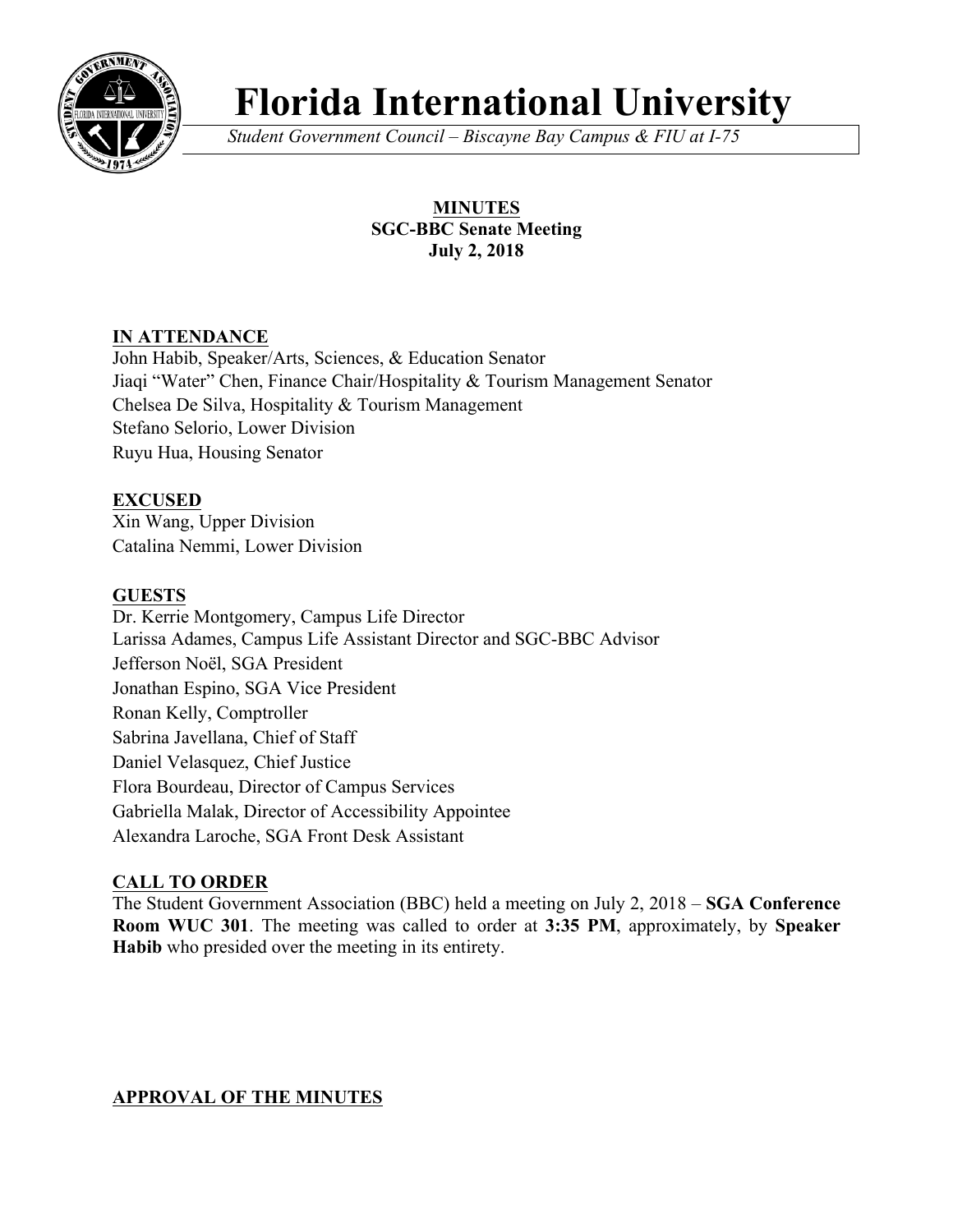A motion to approve the minutes of June 18, 2018 was made by Senator Chen and seconded by Senator De Silva.

By an unanimous decision the motion was passed.

# **SPEAKER REPORT**

Speaker Habib…

- Welcomed the senate and guests to the meeting and informed the senators that they will have a lot of things to go over in this meeting.
- Explained that this is the first meeting he will be presiding over as Speaker of the Senate.
- Informed that he and Vice President Espino have been meeting and want to accomplish all resolutions passed by the beginning of the fall semester. Vice President Espino will also go over the next phase for doing so later in the meeting.
- Stated that there are a lot of projects in the works including the Panther TV and the reflexology path.
- Explained that it would be beneficial to have a legislative lounge, in which the council will have the opportunity to learn more about SGA as a whole, Robert's Rules, resolutions, and other SGA processes. Speaker Habib stated that it could be held on a Monday before the senate meeting.

# **VICE PRESIDENT REPORT**

Vice President Espino…

- Explained that although he will no longer preside over every senate meeting, he will be present and will give his report as he did before.
- Informed that later today he will go over phase two of the process of accomplishing the resolutions passed.
- Stated that the reflexology path has been installed and is across from the Wolfe University Center. He also mentioned that a reflexology club will be created as well and he and Senator Chen will be taking part in it.
- Stated that the project regarding the FIU Letters will also be installed near the reflexology path and said advisors will go into more detail regarding this project.
- Informed the senate that he will meet with Felicia to go through different locations within AC1 where the pharmabox could be installed. The previous administration thought AC1 would be a good place to have the pharmabox that way it will be accessible 24/7. Any updates regarding that resolution and the placement of the pharmabox will be shared with the senate as well.

# **FINANCE CHAIR REPORT**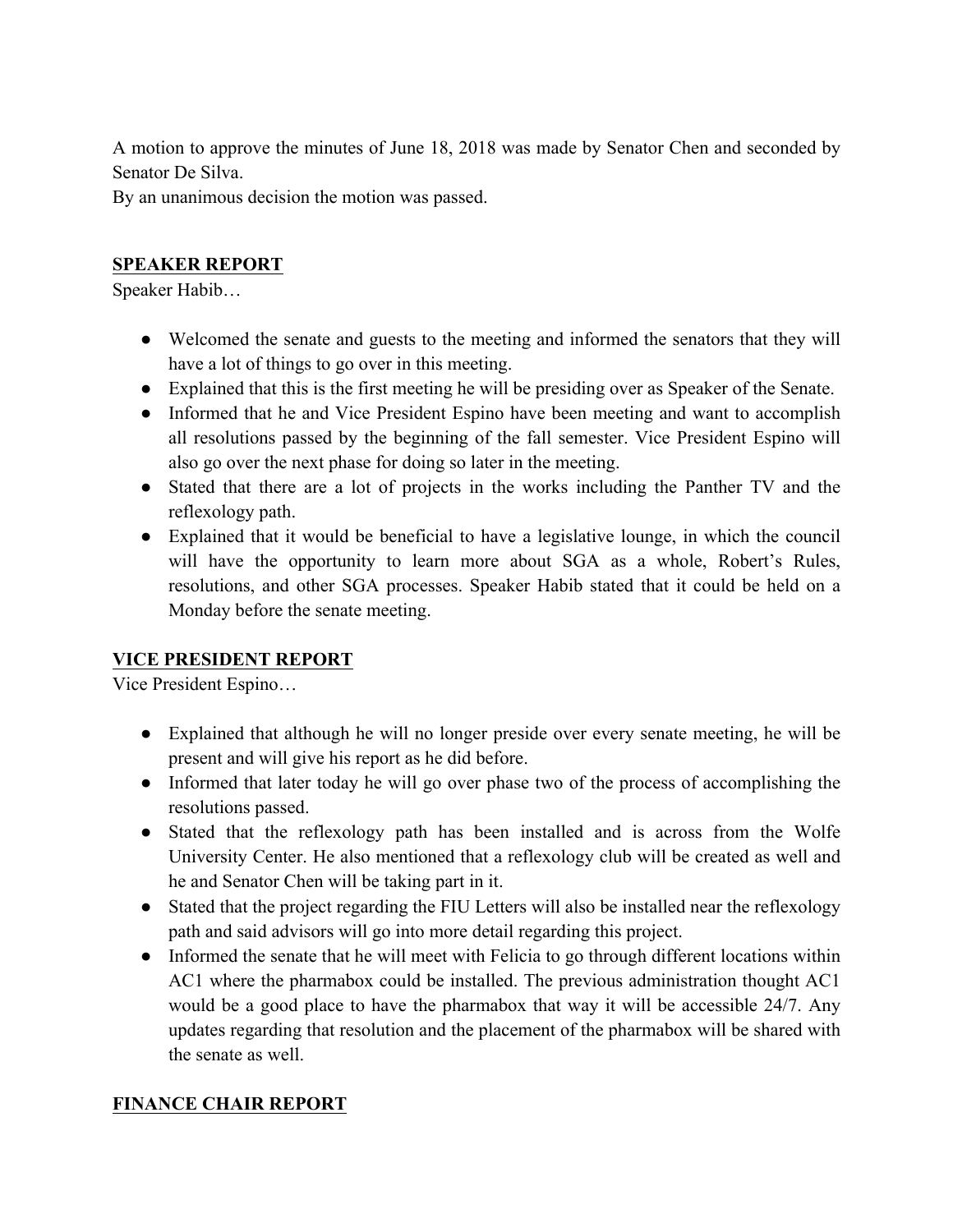Senator Chen...

- Informed the senate that she and Ms. Adames have updated the graduate finance request form and will be uploading it to the website soon.
- Stated that she received a finance request from a bio major and will be processing it.

# **ADVISOR REPORT**

Ms. Adames…

• Explained that the FIU letters will be approximately 8 feet tall and near the reflexology path.

> Dr. Montgomery clarified that they are working on completing that project by the ribbon cutting of the Reflexology Path.

- Stated that the Ribbon Cutting of the Reflexology Path will be held on August 22nd, 2018–which will be during the Week of Welcome.
- Informed the senate that Roarsync will now be called Panther Connect, and the transition will occur by the end of this month. More information will be shared with the council as the transition begins as well.
- Reminded the council to register for at least nine credits for the upcoming fall semester and to ensure that 50% of the classes chosen are located at BBC. If any council member needs assistance regarding this, they are welcome to speak to her and/or Dr. Montgomery.

Dr. Montgomery…

- Explained that the quote given for the reflexology path was \$4,000 and that they have found alternatives to secure the reflexology path. It was decided to use sandbags to make it harder for people to access the path and reinforce the fence that is currently surrounding the path. In addition, signs will be placed, indicating that the sidewalk is closed.
- Reminded the council that staff and students should have received an emailing regarding the merge of the Division of Student Affairs and the Division of Academic Affairs. The current VP for Academic Affairs, Elizabeth M. Bejar, will transition to Senior Vice President for Academic and Student Affairs. Keeping that in mind, Dr. Montgomery suggested council members give her time before setting up meetings and/or speaking to her about projects that SGA might have.

# **SENATOR'S REPORT**

Speaker Habib explained that at this time senators are free to share any reports they have for the senate.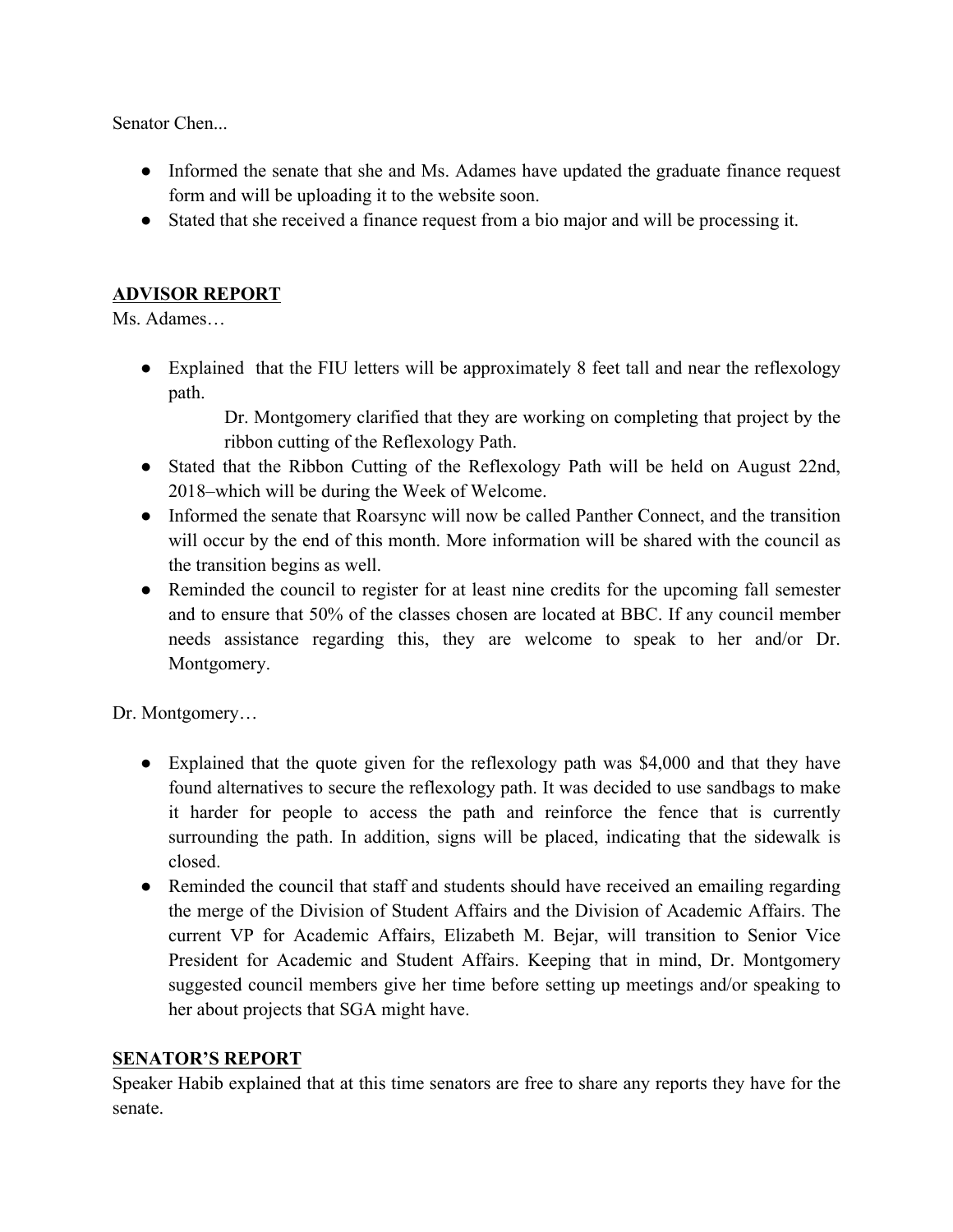Vice President Espino added that if today there are no reports it is okay, but for the next meetings each senator should have something to report on.

No senator reports were made.

#### **OLD BUSINESS**

#### **A. Approval of Minutes**

The Senate Minutes of June 18, 2018 were reviewed by the Senate. For the motions made refer to "Approval of Minutes".

#### **B. Senate Resolution 2018.0001**

President Noël presented the second reading of the U-Wide Resolution 2018.0001 to the senate.

A point of Inquiry was made by Vice President Espino regarding whether this resolution has already been sent to the MMC council.

President Noël answered that it was already sent to the MMC council.

President Noël clarified that this resolution was presented at the previous general meeting–June 27, 2018.

Senator Chen moved to approve the U-Wide Resolution 2018.0001–In support of the Student Body voting on the proposed amendments to the constitution of the Student Government Association.

Senator Selorio seconded the motion.

Roll Call Vote:

John Habib–Yay Jiaqi "Water" Chen–Yay Chelsea De Silva–Yay Stefano Selorio–Yay Ruyu Hua–Yay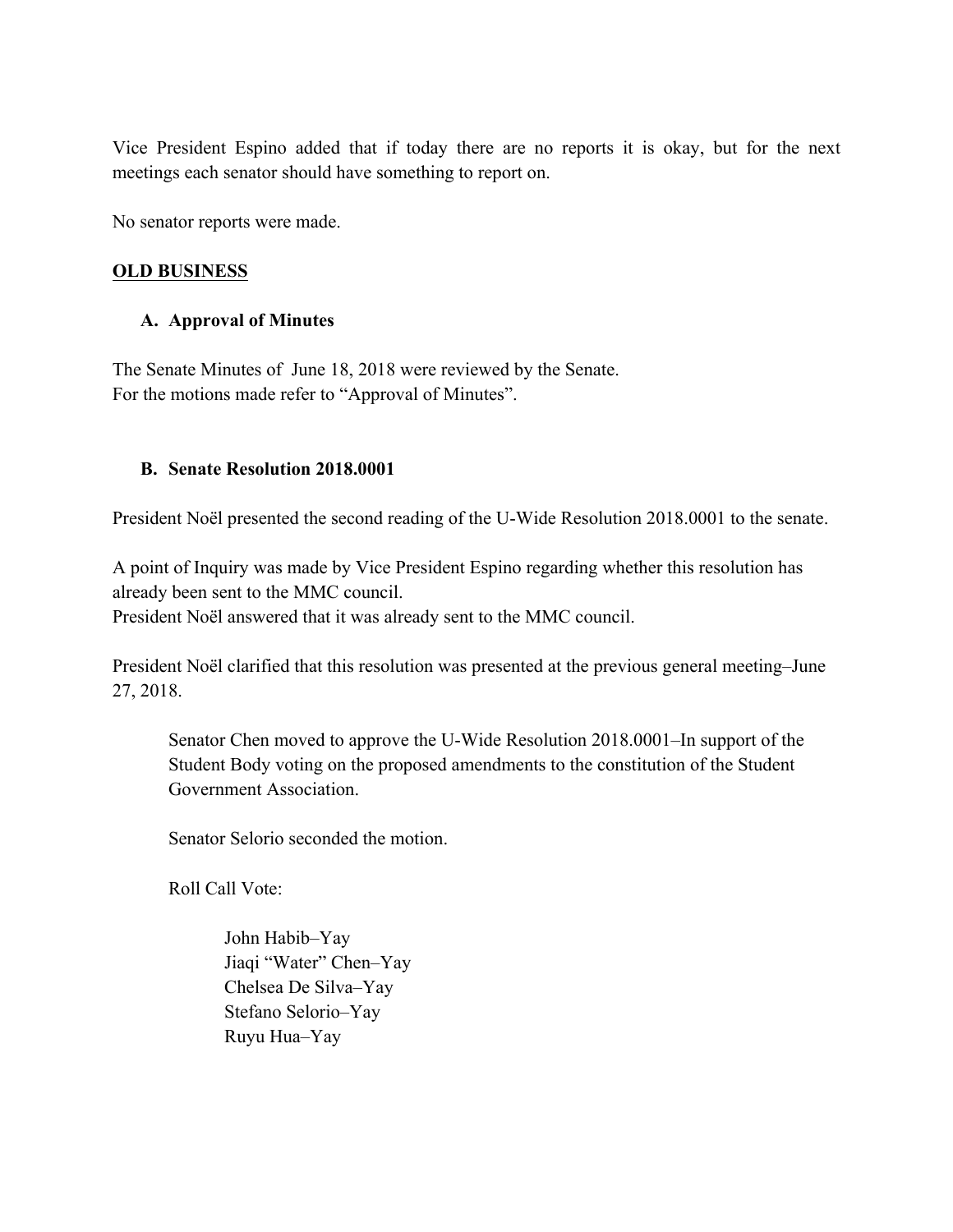By a vote of 5/0/0, The U-Wide Resolution 2018.0001–In support of the Student Body voting on the proposed amendments to the constitution of the Student Government Association– was approved.

#### **NEW BUSINESS**

#### **A. Appointments**

#### **I. Gabriella Malak– Director of Accessibility**

Gabriella Malak presented herself to the senate.

Senator Selorio moved to appoint Gabriella Malak as Director of Accessibility. Senator Chen seconded the motion.

Roll Call Vote:

John Habib–Yay Jiaqi "Water" Chen–Yay Chelsea De Silva–Yay Stefano Selorio–Yay Ruyu Hua–Yay

By a vote of 5/0/0, Gabriella Malak was appointed Director of Accessibility.

#### **II. Resolution Assignment**

Vice President Espino explained to the senate that the first phase of the process of accomplishing the resolution was to assign each resolution to the appropriate department or persons, and that almost all of the resolutions have been assigned. Now the senate can move to the second phase of this process which is to contact those departments and/or assigned person.

To help this process go more smoothly Vice President Espino created a excel sheet where each resolution will be assigned to a senator and where any updates will be added. The senators stated which resolutions they would like to work on.

Dr. Montgomery suggested adding a column to indicate which resolutions are BBC specific or U-Wide.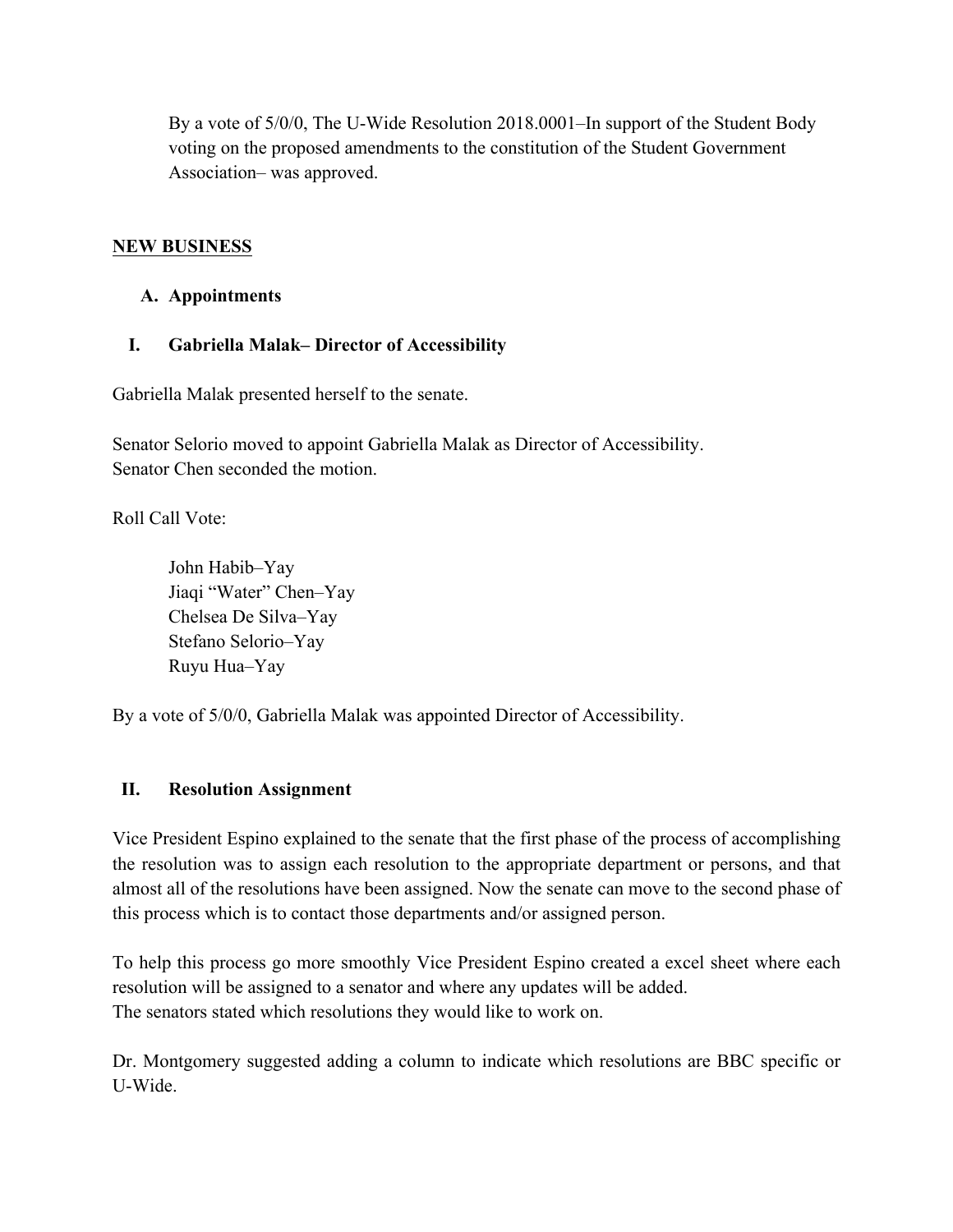Ms. Adames made the suggestion of also adding a column to the table indicating a small description of each resolution.

It was decided that senators will have access to the excel sheets but will not be able to directly edit it. Instead, they will add notes and/or comments, and the Vice President, President, Speaker, or advisor will then add those edits into the excel sheet.

All senators agreed to complete the first two parts of phase two of this process by the next senate meeting.

Vice President Espino explained that during "Senator's Report" each will give updates regarding the resolutions they were assigned to.

Vice President Espino also reminded senators of open chair positions.

#### **ANNOUNCEMENTS**

Speaker Habib...

- A. Constitutional Review Committee Meeting, July 6, 1p-3p, GC 241A
	- Dr. Montgomery clarified that the location was changed to the Engineering Center and will be held in room: EC2461, which is the Dean's conference room.
	- Speaker Habib explained that the Engineering Center is right across from the Modesto Maidique Campus, and that attending is not mandatory but would be very beneficial.
- B. General Meeting, July 25, 3:30pm, WUC 221
	- Speaker Habib explained that general meetings are held once a month, and all branches of SGA will be attending.
- C. FSA at FIU July 27th and 28th
	- Ms. Adames explained that FSA is an organization in which almost all state universities are a part of in which all SGA presidents gather and discuss statewide